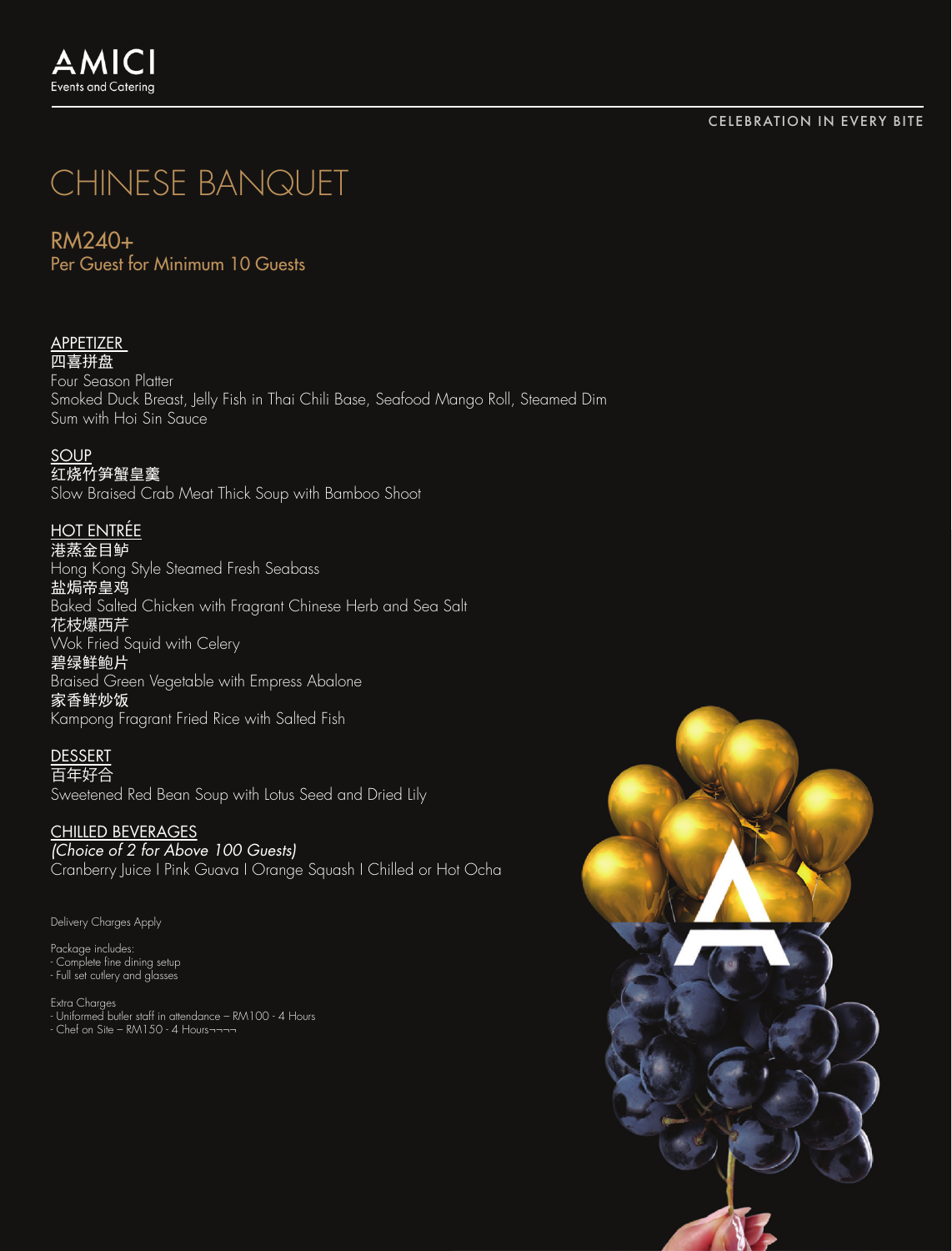#### CELEBRATION IN EVERY BITE

## CHINESE BANQUET

## RM300+

Per Guest for Minimum 10 Guests

## **APPETIZER**

五福临门 Five Wealth Platter Baby Octopus with Cucumber, Jelly Fish in Thai Chili Sauce, Gui Hua Egg with<br>Crabmeat. Seafood — Bean Curd Roll. Chicken in Plum Sauce Bean Curd Roll, Chicken in Plum Sauce

#### SOUP

三丝蟹肉干贝羹 Slow Braised Crab Meat Thick Soup with Trio Shredded Vegetable and Dried Scallop

### HOT ENTRÉE

港蒸海石斑 Hong Kong Style Steamed Deep Ocean Grouper 蒜香焖全鸡 Braised Whole Chicken with Fragrant Garlic 泰式香爆大虾 Thai Style Pan Fried King Prawn

## 翡翠鲜瑶柱

Braised Broccoli with Fresh Scallop 三鲜烩伊面 Slow Cooked Ee Fu Noodles with Trio Ocean Catch Seafood

## DESSERT

杨枝甘露 Mango Pomelo Sago

CHILLED BEVERAGES *(Choice of 2 for Above 100 Guests)* Cranberry Juice I Pink Guava I Orange Squash I Chilled or Hot Ocha

Delivery Charges Apply

Package includes: - Complete fine dining setup - Full set cutlery and glasses

Extra Charges<br>- Uniformed butler staff in attendance – RM100 - 4 Hours<br>- Chef on Site – RM150 - 4 Hours¬¬¬¬